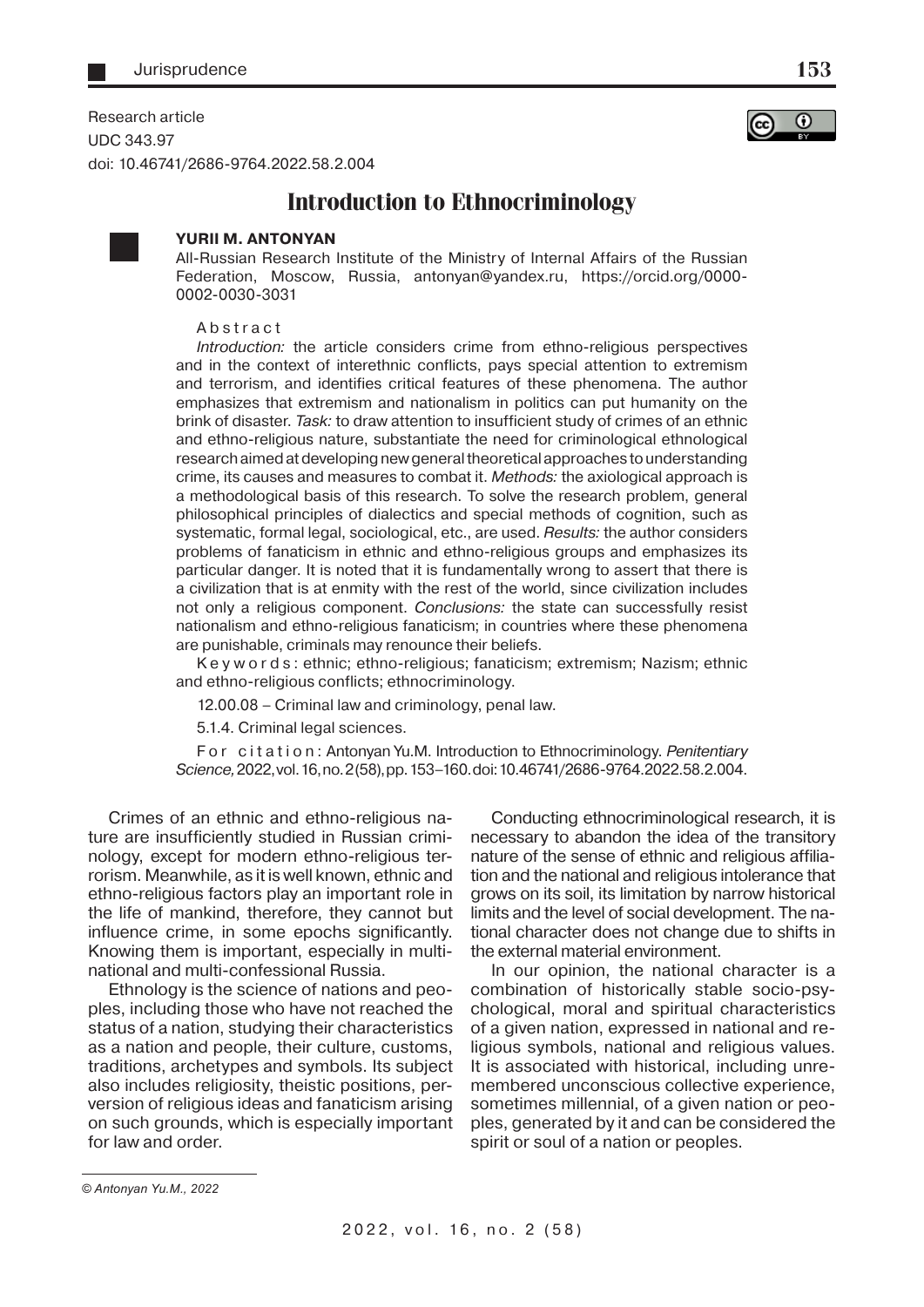Such a character is stable, moreover, very conservative, inflexible, and reluctant to adapt to new conditions. But even adaptation by no means indicates a significant change in the ethnic formation itself and its religious and cultural basis. They, like individuals, can be transformed due to external stimuli, thus often creating the illusion of changes in these traits, therefore, it is crucial to take into account that external social conditions have relatively weak possibilities of influencing the core of the national and religious spirit, if we understand by it what arises as a result of the functioning of the collective unconscious by archetypal mechanisms and is the basis of existence of this ethnic group or religious group.

One of the paradoxes that give rise to religious and nationalist terror is that nationalists and religious extremists react very acutely to real or imaginary insults to their nation. Although they are usually completely insensitive to the humiliations and insults that other nations themselves or their individual representatives are subjected to.

Summarizing, we can identify the following grounds for interethnic conflicts, which they try to solve with the help of terrorism sometimes:

– desire to redistribute certain vital resources and natural wealth;

– mismatch of ethnic, national and religious borders, presence of territorial, political, and other claims of one nation to another; desire to make one's country mononational or monoreligious;

– impairment of nations' rights to self-determination (here we mean only those cases when they in fact have the right to claim sovereignty);

– desire of some national group or organization to seize state power by separating it from the rest of the country (sovereignizing) (surely, this is not reflected in slogans designed for mass consumption;

– violation of the personality rights of representatives of a certain nation (ethnos); humiliating, dismissive attitude towards them; failure to take necessary measures for their economic and spiritual development;

– desire to demonstrate one's superiority to another nation, peoples, or race and, at the same time, intimidate it. Sometimes this is provoked by impoverishment of the population, when they have nothing left but their national identity; marginal consciousness, as you know, can transform into national socialist (Nazi, fascist, racist) one;

– variety of people's ideas about national wealth, national dignity and national or racial interest, in which the most archaic, even primitive roots can be manifested.

– inept, ill-considered policy of the central government in relation to certain national regions; failure to take measures to neutralize negative consequences during restructuring of hierarchical structures and violation of the previous balance of power and capabilities.

– desire of any nation (ethnos), or race to preserve its national identity and in this regard resistance to another way of life, worldview and ideology, or other values imposed by authorities or other structures.

– emergence of a shadow national component in the formation of the national bourgeoisie and entrepreneurship. In some cases, they may resort to nationalist terrorism to defend and assert their economic interests, i.e. on the basis of wild market competition. In our country, organized criminal groups used terror against others under the guise of nationalist ideas.

– unwillingness of the authorities (at different levels) and the intelligentsia to outbreak of nationalism and inability to predict it in time, take preventive measures, and stop destructive behavior.

– political struggle based on religious, national or nationalist or racial movements.

– prevalence of sovereignization processes over economic expediency, political, spiritual, and other interests and values, promotion of maximalist demands, not confirmed by reality.

– growth of unemployment, especially in large cities with a diverse national and racial composition: minorities, i.e. refugees and migrants, will be blamed for the lack of work.

The hierarchy of causes of interethnic conflicts varies among different peoples and may change over time; but it seems that it is still stable over a long period of time.

Naturally, the question arises: what the role of religion in generating and provoking ethnoreligious crime is? The answer to it cannot be unambiguous.

To begin with, the sacred texts of different religions contain calls for violence or justify its use. In this sense, the Koran, for example, almost does not differ from the Bible, especially from the Old Testament. What is more, a lot depends on the interpretation of specific texts, i.e. on the position of the one who does it. That is why there is no reason to consider the same Koran as the main source of Muslim extremism. But even if the sacred books do not shy away from violence and one can get inspiration and justification for terrorism there, then religion turns out to be very involved in such a phenomenon. Revelation of Saint John the Theologian (Apocalypse) is very eloquent in this sense.

Besides, it is religion that is very sensitive to all encroachments on what it considers its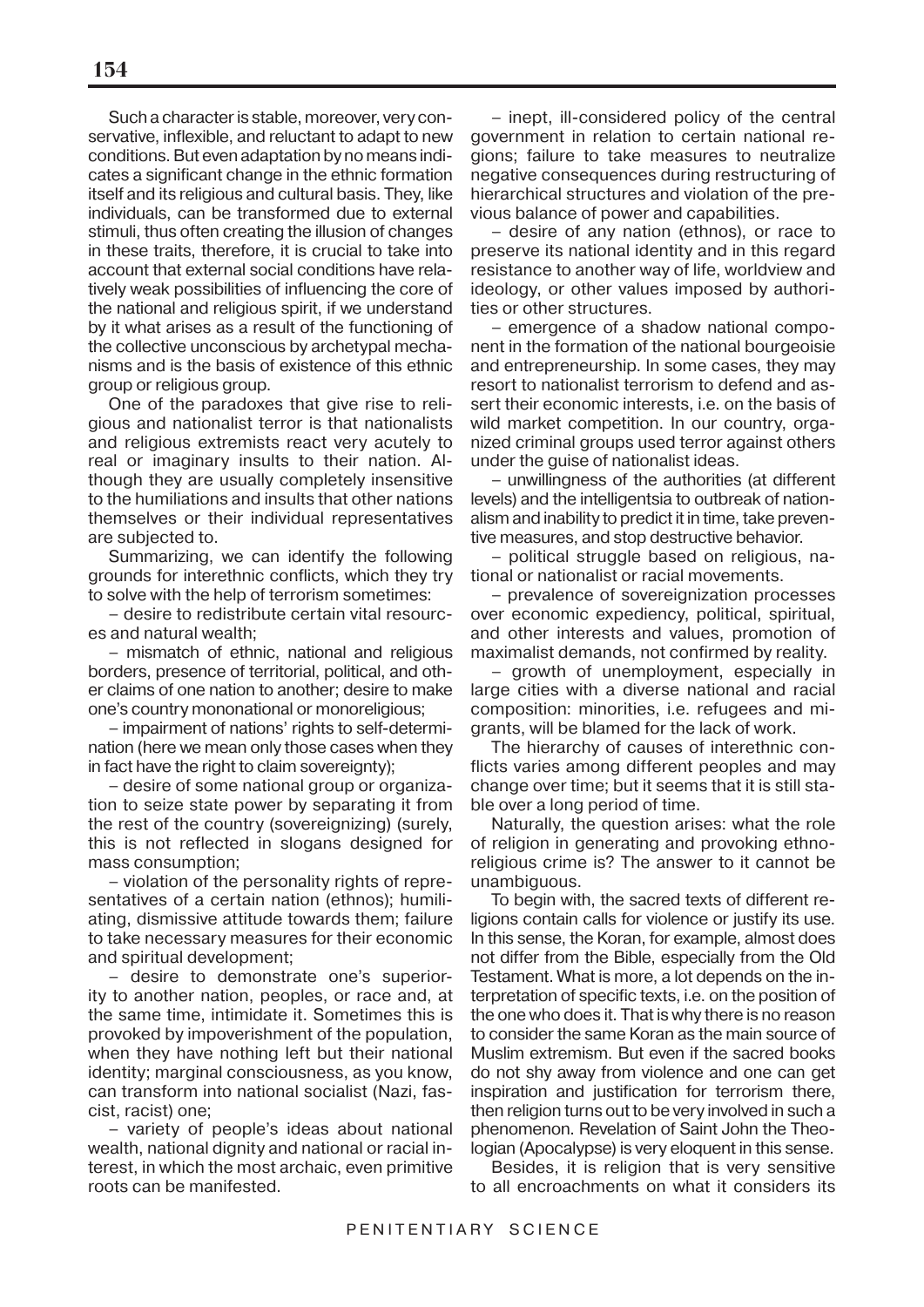sanctity or important value. It is ready to protect it also through aggression, and in critical situations it is especially prone to a black-and-white perception of the world, dividing everyone into friends and foes.

The Church makes purely religious symbols the national heritage of the people and basis of their culture, declaring them inviolable and especially revered. People perceive them as such and therefore regard a real or imaginary infringement on them as the greatest danger, which should be avoided at all costs.

What is more, the sacred texts condemn violence and preach love, forgiveness and mercy. And in this respect, the Koran is no different from the Bible. Therefore, the fight against terrorism presupposes maximum reliance on religion and church ministers of all faiths.

Many authors distinguish between postulates of Islam and provisions of Sharia, which is a set of prescriptions governing the behavior of a Muslim in various life situations. Some authors believe that the public law of Sharia does not represent the law of Islam, which modern Muslims are obliged to follow in fulfillment of their religious duty. Sharia sometimes directly contradicts international law, which is not surprising, since it was formed in a completely different era. While the UN Charter prohibits the use of force in international relations except in cases of self-defense, Sharia, on the contrary, gives such permission in the name of spreading Islam and maintaining the purity of faith. Sharia legalizes slavery as one of the options for treating prisoners of war (execution and release with or without ransom, depending on the will of the winner, are other options). Sharia accepts discrimination by gender and religion and punishes deviation from Islam with the death penalty. Being created by Muslim lawyers in the first three centuries of Islam, Sharia, although it comes from the Koran and the Sunnah, is not sacred in itself.

Undoubtedly, the extremes of sharia in civilized Islamic countries are officially excluded, but they can persist in certain social groups.

In Islam, the right to declare and wage a holy war on behalf of the state, i.e. in order to repel aggression and protect freedom of religion, belongs only to the state itself. Individuals, public and religious communities are not entitled. It is noteworthy that the correct interpretation of the Koran can be given only by scientists who know both the context and the history of its revelation. The Koran states that "there is no compulsion in religion" (2:256), i.e. it explicitly prohibits forced conversion to Islam. Meanwhile, in justification of crimes against non-Muslims, Islamic fanatics use the following Koranic law: "And kill polytheists wherever

you find them… O Prophet! Fight the infidels and hypocrites and be merciless to them" (9:5, 73). To justify the aggression against non-Muslims, the following statement of the Prophet Muhammad is also cited: "I was ordered to fight with people until they testify that there is no deity except Allah, and Muhammad is His Messenger, they start performing prayer and giving zakat, if they do this, their lives and property will be under my protection, otherwise they should be treated according to the law of Islam, and the judgment over them is in the hands of Allah Almighty". Both statements directly call for violence and can indeed be used to justify terrorism. However, we should bear in mind that they were written in the 6th century and addressed to completely different people for different purposes. Calls for violence can be found in the Bible in abundance as well.

However, nowadays Muslims come to the conclusion that Islam unequivocally condemns terrorism, violence can only be used as a way to protect this religion. Contrary to Islamic extremists' claims, they do not serve Islam, but harm it.

How can we describe the current ethno-religious situation in the world and what is its essence and main causes? We believe that it is mainly a clash of two world cultures – Islamic and Christian, East and West, if we understand them not geographically, but as areas of distribution of certain civilizations. It is a clash of two mentalities, two worldviews, two attitudes to life and work, to oneself and the world around us. The essence and content of these conflicts need constant in-depth and thorough research.

To begin with, one can see here the envy and even hatred of the relatively poor and not possessing sufficient military power of the East towards the rich, prosperous, leading a prestigious existence, having indestructible military forces of the West, moreover, not always fair and often aggressive towards its needy neighbor. That is why the World Trade Center, a symbol of the West's economic prosperity, and the Pentagon, a symbol of its military might, were attacked on September 11, 2001.

The Islamic East has no way to resolve the conflict with the West through military force, so it resorts to terror, which, as in other cases, becomes a weapon of the weak. In addition, the open use of military force is possible only on the part of the state, but no Muslim state expresses such a desire, and many of them really do not want any conflicts, but are simply unable to curb their terrorists.

Why does the modern terrorist aggression come from the Islamic, and not from any other extremists?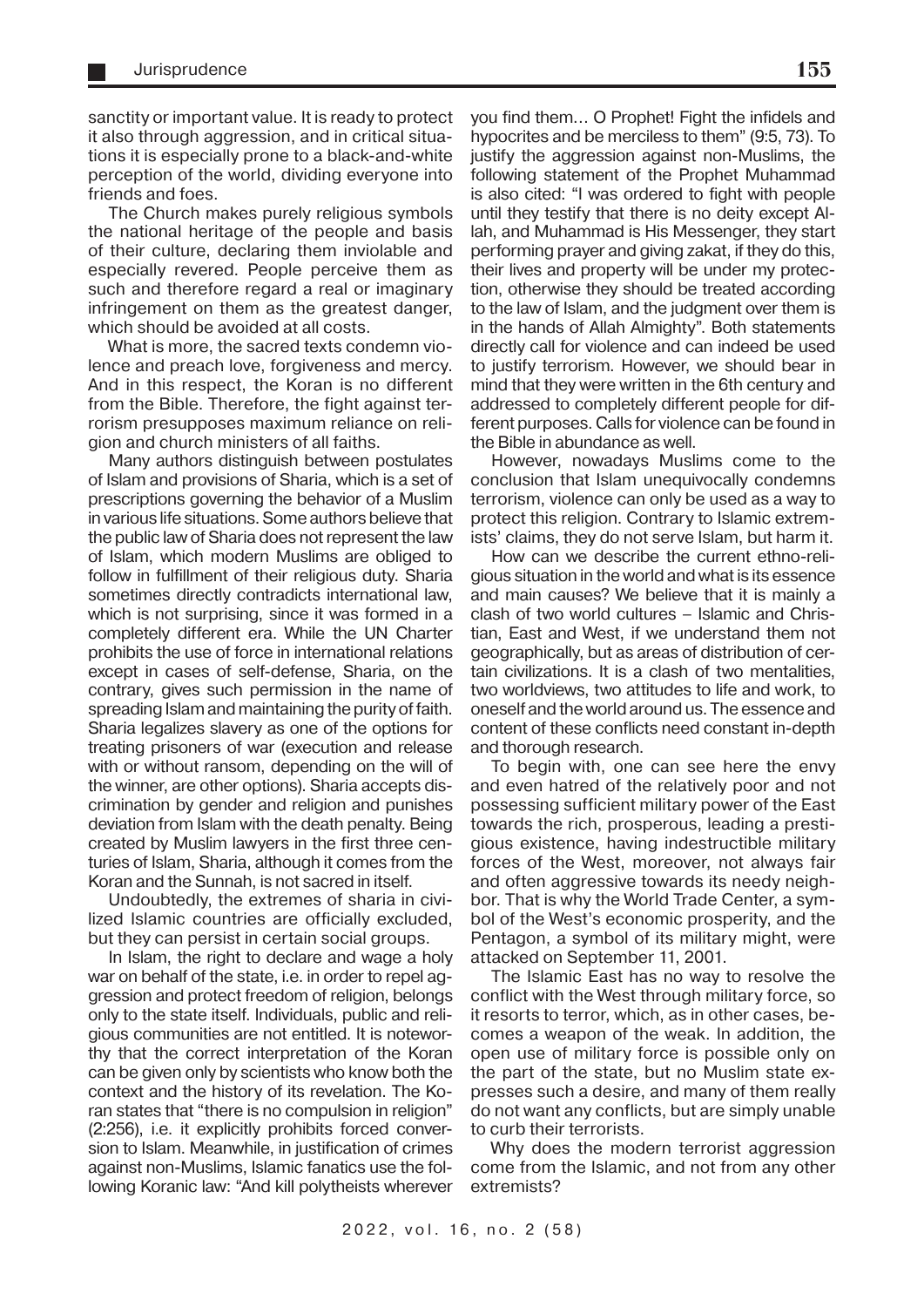It would seem that most of the terrorists come from poor countries, which now have no chance of approaching the developed ones. This is true for Afghan and Iraqi Al-Qaeda fighters, Pakistanis and Algerians, Chechens and other representatives of the North Caucasus who were involved in terrorist actions. However, a closer analysis shows that many terrorists are not poor at all and fight for the sake of the idea. In addition, we can name a number of the poorest countries in the world that do not take any part in terrorism, have no idea about it at all. Consequently, it is not poverty or, more precisely, not so much poverty that can be the cause of terrorism.

In our opinion, the essence of the problem is that Islam is the youngest of the world's religions. Others, such as Christianity, Buddhism, Judaism, Hinduism, have long defined their place in the world, their identity and subjectivity. They have nothing to search for. Islam's attempt to find its own identity, often realized in a violent form, should not be surprising: at certain stages of development this was also characteristic of Christianity and some other religions (we can recall the Crusades, St. Barthalamew's Night in France, the Inquisition, etc.).

However, to say that the entire Muslim civilization is at war with the rest of the world would be fundamentally wrong, since civilization does not only consist of the religious component, which, in turn, is also not guided by aggressive attitudes only. The majority of Muslim clerics, as well as ordinary believers, actively and constantly oppose violence.

There is another significant circumstance: Islam in some backward countries (Afghanistan) forms and cements a traditional society, which has long been replaced by an industrial and post-industrial one, created primarily by Western Christian civilization. In addition, Islam sometimes, but not in everything, shows conservative trends, stubbornly defending the most archaic forms of human existence and their daily communication, and therefore perceives and evaluates anything from the Western world very hostilely.

Meanwhile, its influence in the conditions of modern globalization is active and even destructive for the values and symbols of traditionalnd any serious threats are perceived by this society extremely painfully. Modern extremist movements are gaining popular support, denying the very need to accept and even simply respect Western values. As a program of action, they call for living to meet the laws of Islam. We emphasize that we are not talking about Islam in general, but about extremist movements.

Admittedly, the West has simplified the task for theorists and ideologists of terrorism. Mere enumeration of acts of violence and injustice against Islamic countries, including in past colonies, causes violent resentment of Muslims and outweighs all positive economic consequences of relations with the West. Of course, one may urge the West not to put pressure on Eastern civilization, not to impose its values on it, but how realistic it is? Can it weaken intercultural contradictions? Will it help to overcome the largely negative attitude of the East? The answer will be negative, since some eastern Islamic countries may remain poor, it will not be possible to make them civilized "in their own way".

We face an unsolvable problem: the attitude of the population of the West and the East to work is completely different. The East will remain poor until it radically revises its attitude to work and removes all obstacles to improving its efficiency. However, there is a fear that this is an intractable problem, and the East will remain poor, since the work of its citizens in some countries does not meet the requirements of modern standards and lead to prosperity.

It should be borne in mind that competition and, in connection with it, conflict relations between the Christian and Muslim churches developed back in those distant centuries when Islam had just begun to spread in the world.

Extremist crimes are often committed in the field of ethno-religious conflicts. Extremism is a universal concept, it includes dangerous, even extremely socially dangerous phenomena, but in no case useful, even exceptional, overcoming certain boundaries and showing new frontiers of human capabilities, which then can become the norm. This is very likely in sport, in scientific research based on experiment. However, extremism and nationalism in politics, for example, and further development of mankind, can put it on the brink of disaster.

Critical features of ethno-religious and nationalist extremism are the following:

1. Ethno-religious extremism constantly sets goals that are difficult to achieve or even unattainable.

2. Extremist organizations can fight for political power themselves, or they can be used by any communities in the struggle for political power.

3. Such organizations are characterized by the division of the world into their own and others, into black and white, fairly clear representations of the enemy, but mainly of its external signs and manifestations that cause envy and a sense of injustice. The enemy is a permanent, enduring figure, an archetype.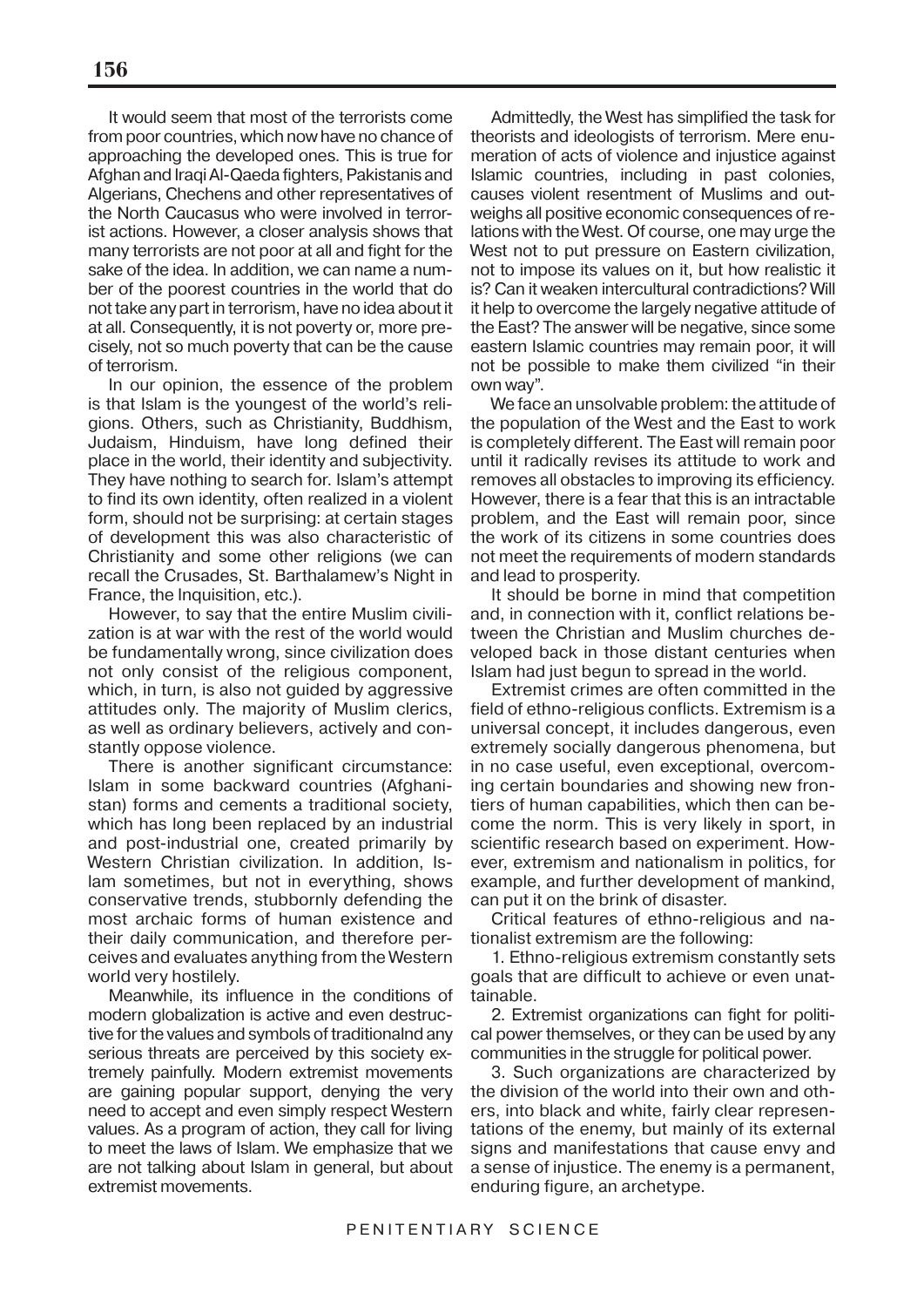4. Disrespectful attitude towards other cultures that seem unnecessary, harmful, subject to destruction or, in any case, should be taken under full and strict control.

5. Constant concern about acquiring supporters, allies, and like-minded people from among crowd, but the crowd that is not a gathering of people before a football match, but masses of people, illiterate, simple-minded, gullible, mainly from the middle and lower social strata of the population. To do this, extremists use all the media available to them, the Internet, and information networks. The crowd is the main creator and guardian of ethno-religious and nationalist mythology. The crowd itself can provoke and carry out extremist violence.

6. The most favorable ground for ethnoreligious and nationalist extremism is a crisis society, but extremism can also appear in a prosperous society, striving to make it a crisis, especially if it receives help from outside.

7. If we keep in mind Islamic ethno-religious (more often religious) extremism, it should be noted that Islam itself emerged 6–7 centuries later than, for example, Christianity.

8. Technological equipment, fluency in modern means of communication, allowing to engage in the fight against state communications agencies and obtain the information necessary for terrorists.

When assessing ethno-religious risks, it should be borne in mind that religion does not play such a significant role in modern history as it did in the Middle Ages and the ancient world. It seems that criminological ethnological research can lead to emergence of new general theoretical approaches to understanding crime, its causes and measures to combat it.

Belonging to a nation or religion can cause fanaticism, generated by a passionate, even to the point of self-forgetfulness, desire to protect them from real or imaginary enemies, achieve victory and complete triumph. The idea of the nation and religion, their perception and significance predetermine the essence of the personality. Along with such an attitude to them, it is very dangerous to have an indisputable possession of the most important truth, the knowledge of how to get to heaven or create it on earth.

P. Konzen writes about fanaticism that a "large number of people are seized with uncontrollable fanatical emotional reactions, enthusiasm, indignation, passionate hatred, which can easily turn into unbridled violence and desire for destruction. This refers to the crowd calling for total war in the Berlin Sports Palace, the rampaging Hindus who destroyed Ayoja Moshe

in December 1992, or the desperate mourning filled with hatred during the funeral rituals of the executed Palestinians. Mass mobilization is an ancient trick, which in the 20th century became a scientific experiment. The constant question is whether rationally disciplined forces will win during general strikes, or an uncontrolled furore will break out during the onset of the protest. Great political changes have always been possible only due to united collective forces. On the other hand, the rebellious masses, in an exalted sense of universal solidarity, could underestimate the strength of the enemy. They could – as in the uprisings of slaves and peasants – be brutally beaten with batons. Being in the crowd, a person is especially prone to "get infected" by the fanatical. An individual falls into a "collective whirlpool", into the abyss of primitive feelings. Everything that has been building a differentiated identity in a person for centuries disappears instantly. Collective intoxication suppresses the whispering of the critical-self, ethical motives – even high education and extraordinary intelligence – are often unable to protect from this disorganization" [2, p. 115].

Fanatics are very often filled with hatred and even hysteria, strive to dominate and suppress, in many cases they intend harm, including extremely cruel. Fanatics are narcissistic, they can admire themselves, they supposedly know the idea that will save people, not realizing that unshakable faith in it deprives them of freedom, because they cannot go beyond it. Outstanding personalities, gripped by fanatical fervor, incite the masses and subjugate them during the years of crises, while committing the most terrible crimes. All of them are demagogically justified by the fact that they are allegedly committed for the benefit of the people, who believe in it because they themselves passionately desire it.

National, or rather nationalistic and ethno-religious, fanaticism leads to a loss of connection with reality. At the same time, control over the loyalty of other people of the same nationalist or ethno-religious group to a common idea is being strengthened. Its leaders and most passionate members may seem to be only fighters for the rights of their humiliated people or their only true religion, but they show their deadly determination when it comes to fighting. Then they show fanaticism and cold-blooded cruelty. For some fanatical leaders, the persecution of people of a different national, religious and racial affiliation is a way to satisfy their gaming potencies and realize their sadistic drives. Being successfully opposed by the state, they may give up their fanatical lies under threat of punishment.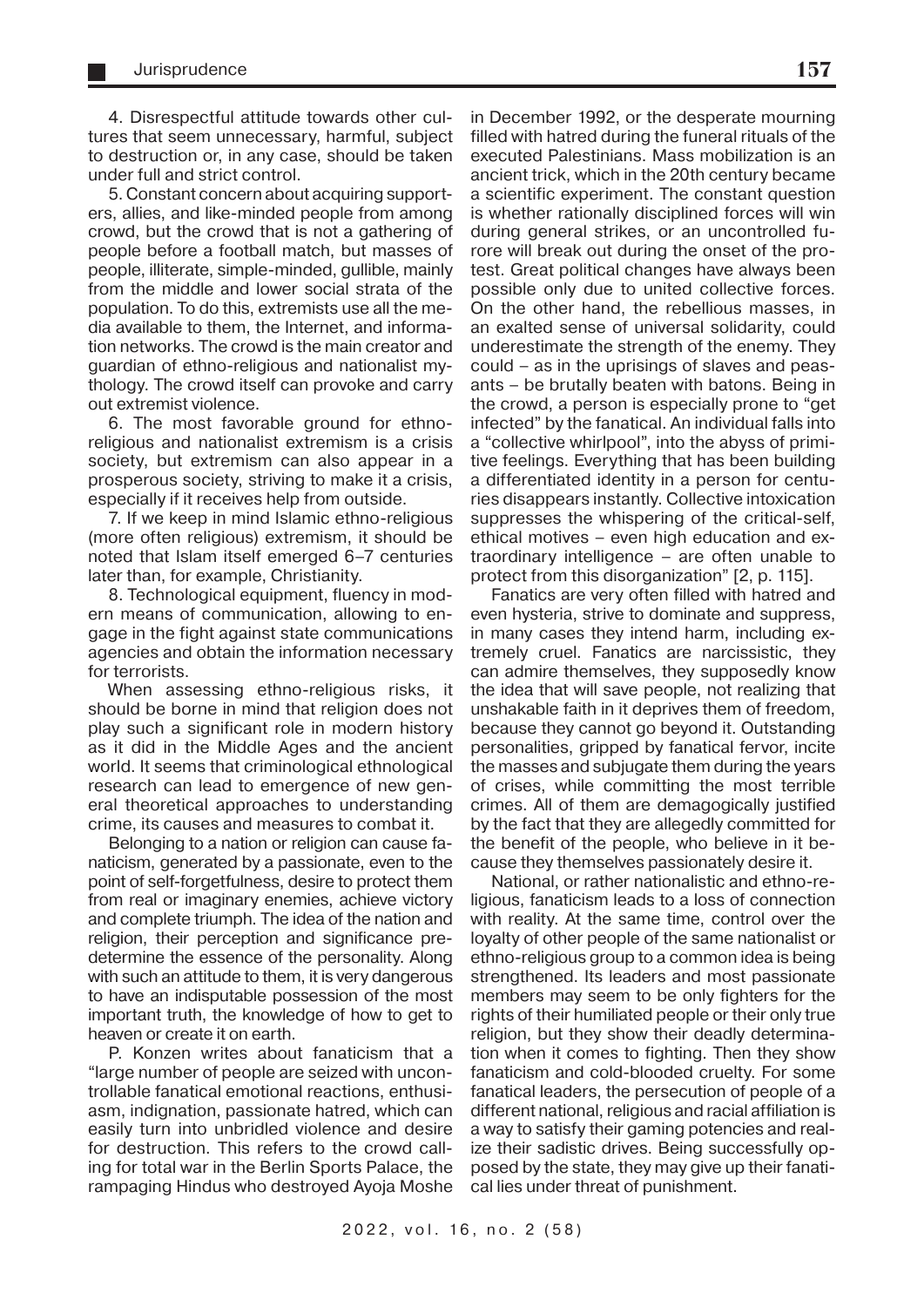P. Konzen believes that some "leading" fanatics, obviously meaning, for example, Hitler, left an indelible imprint on their era, while others were killed like rabid dogs. The thirst for revenge has always fueled protracted conflicts between peoples and religious denominations, which manifested themselves in the form of irrational forms of retaliatory violence. In the past, political regimes always maintained their power through fanatically brutal repression. On the other hand, fanaticism inspired the masses, who set in motion the most important historical events, and each time at the most terrible cost.

In almost all forms of philosophical ethics, there are calls for abstinence, "apathy", curbing rage; the founders of religions and saints also called for sympathy, forgiveness and mercy. But, at the same time, it was the religious leaders who, as if they had broken loose, could conduct a dogmatic struggle against manifestations of evil, questioning the existence of the "spark of God" in man.

In the age of globalization and urbanization, there is inevitably a mixture of peoples, but it is unlikely that someday, even in the very distant future, humanity will turn into a single people. Such a merger will never happen, because peoples live in different social, socio-psychological and geographical conditions, develop at different rates and with different historical memories. But if such a merger happened, it would be a misfortune for the whole world, people in it would become monotonous and gray, all the unique, special beauties of language, religion, customs, art, etc. would disappear. Meanwhile, culturologists have long known that different peoples have the same or similar customs and traditions, myths and fairy tales, rules of behavior and even forms and ways of violating them. For example, the myth of the world flood has become widespread. D.D. Fraser writes about it this way: the similarity is explained by a simple borrowing with some more or less significant modifications, but there are many cases when similar customs and beliefs of different peoples arise independently of each other, as a result of the same work of human thought under the influence of similar living conditions [5, p. 64].

These factors, differences and similarities of peoples determine the structure, nature and dynamics of crime among them. Even in the conditions of living in one city, some national groups, as a rule, constituting a minority of its population, isolate themselves from the rest and behave to meet not only common requirements, but also those specific of this nation. Voluntary isolation is very relative, since no one can completely or

mostly isolate themselves from other people, excluding religious fanatics with damaged psyche. Some small or scattered peoples, for example, Gypsies and Yezidis, are capable of voluntary or, in fact, forced isolation in certain countries. Compulsion may consist not in the forceful pressure of the state, but in the displacement of such peoples by society with the tacit consent of the same state.

But it should be emphasized once again that the creation of informal, national, isolated groups is not always a consequence of external, even disguised pressure, and in many cases a conscious or unconscious desire of national (and religious) groups to preserve their identity and their values. Although this requires a criminological assessment, but in general there is a huge benefit for humanity, since it does not allow it to turn into a dull and standard landscape. Undoubtedly, not all representatives of this people, even in one city, are closed within the framework of their national association. Obtaining a higher education and work qualifications, as well as accumulating wealth, people leave it (sometimes maintaining a facade of former connection).

Certain peoples may have their own settlements not only within the borders of cities, but also outside them. This is observed in many countries of the world. Their separation from the rest of the population, which makes up the majority in the country, in no way leads to their criminalization; however, certain types of crime can develop there, such as production and sale of drugs, cattle rustling, creation of gangster and extremist organizations, etc.

It is possible to raise a very difficult and even sensitive question, whether there are criminal peoples? The deliberately straightforward question shows that the answer to it should not also be as such.

To begin with, what the adjective "criminal" means in this context, whether it can be used in relation to a particular people. If the answer is positive, it is necessary to explain whether it presumes committing grave, especially grave or insignificant crimes constantly or in some acute periods of its history. It begs comparison of the people with a man; C. Lombroso writes about the latter that there is a criminal person, believing that he/she inherits criminal genes. The evidence of this scientist is based on sociological material, which is absolutely unsuitable and, therefore, his position is untenable. But still, it can be reasonably assumed that the criminal person is a reality. How else can we call a person who was brought up in unfavorable conditions, began to commit crimes even in adolescence, was brought to criminal responsibility 8 times,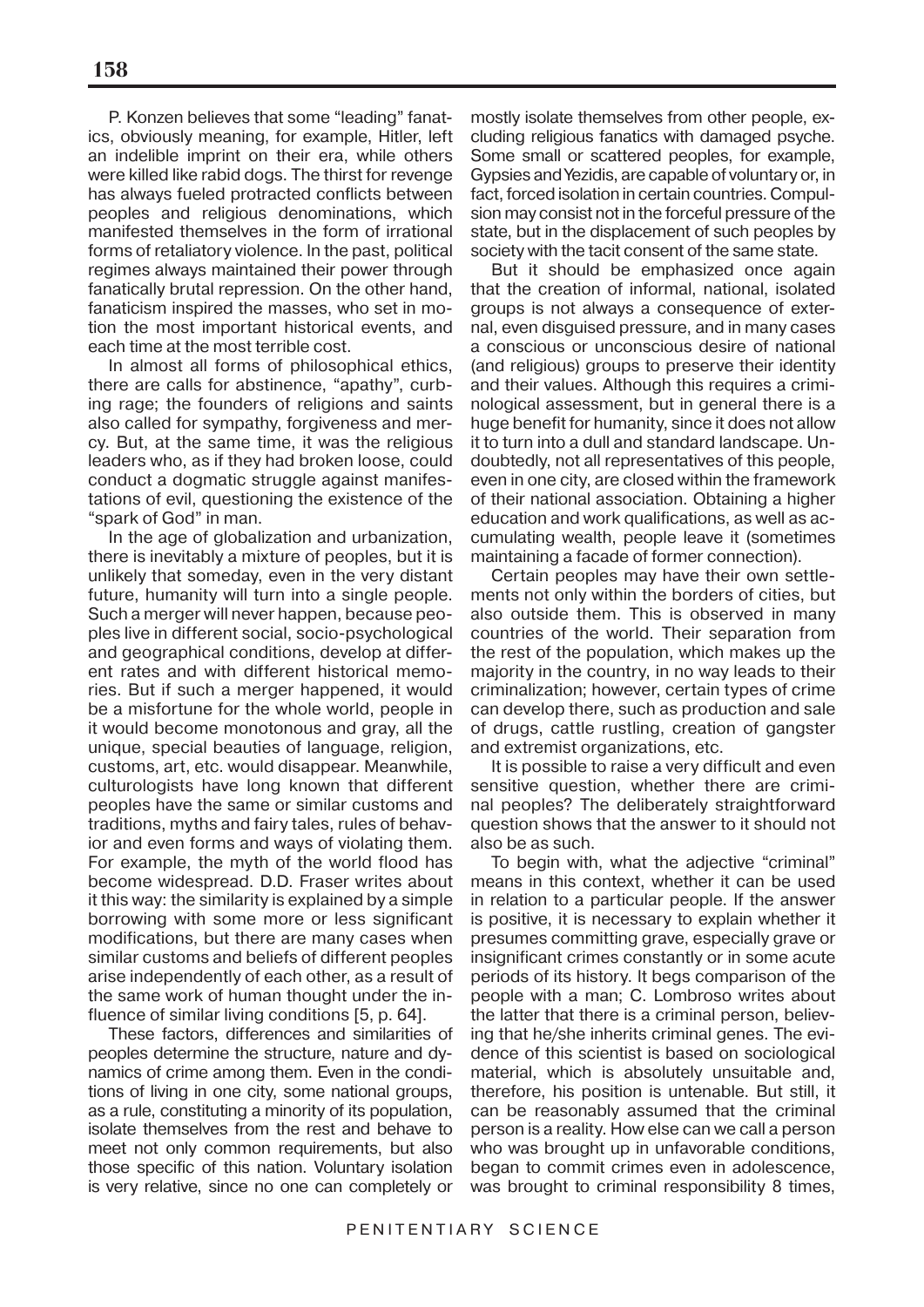and follow prison and antisocial ideas. This is a completely alienated person, and not all through his/her own fault; a considerable share of responsibility lies with the family, school and law enforcement agencies.

It is clear that a person and a people are different phenomena, although people of the nation make up the people. Crimes are committed only by some part of it, but it is known exactly which one. If we analyze the entire history of mankind, it turns out that some peoples, including in antiquity and the Middle Ages, attacked other peoples, usually neighboring ones. They destroyed them in whole or in part, the other part was captured, assimilated. At the same time, the invaders knew that by killing or capturing they were committing crimes, but they were sure that this was their right, that they were obliged to do so, that the defeated peoples themselves threatened them, which gave rise to their aggressive defense, that such peoples were inept and insignificant and they had no reason to live on earth, etc. Such a worldview and such a world interpretation have been popular among the ancient Jews who escaped from the Egyptian captivity, the ancient Romans and other modern peoples in the Middle Ages, modern and contemporary history. We see that civilization does not abolish the laws of history and does not change the psychology of peoples. Hitler's Germany and the people of that time can serve as a proof of this statement.

It was the Germans of such a Germany, and not Germans in general, one of the most civilized and educated nations in the world, who committed extremely cruel and heinous crimes during the Nazi era. Usually they blame Hitler for it, but cannot answer the question why the Fuhrer could not act in Great Britain or Russia, but particularly in Germany. Hitler as a necrophile [4, pp. 319–373] won a complete victory by organizing and implementing an unprecedented genocide and aggression against other countries in history. All this became possible only in Germany, whose history and archetypal values gave him unprecedented power, which he fully used to commit mass murder and destruction.

The Germans proved themselves to be brave warriors back in the era of resistance to the Romans, and at that time there emerged the archetype of the evil blonde gorges, merciless to those whom she considered enemies. For centuries, the cult of militarism and military force was created; so, Kaiser Wilhelm II had six sons and all of them were army officers. The Kaiser was one of the initiators of the First World War. Therefore, the Germans suffered defeats in the wars with Napoleon very painfully and invariably craved revenge.

The explanation of Hitlerism can be found in many works, in particular, H. Arendt, K. Bassiuni, I. Fest, E. Fromm, O.Yu. Plenkov, L. Rees, G. Lewy, K. Jaspers, T. Mann, H. Rauschning, W. Reich, P. Kontsen, etc. Considerations of the outstanding ethnologist and geographer Jacques lise Reclus are important for understanding roots of German militarism and crimes committed by the Germans during the Hitler years. "The Germans, in the end, began to personify their empire as a woman armed from head to toe, threatening someone with her sword. Here one involuntarily recalls the "national" monument of Germany, towering on the high hill of the Niederwald, located on the right bank of the Rhine. The proud, armed statue of Germany, standing above surrounding hills and meadows, looks with hatred over the Rhine, towards France. In this monument, there is a threat not only to France, but to the whole world; every German, looking at this monument, is completely imbued with the consciousness that "Germany is above everything on earth" and therefore meekly makes heavy sacrifices to maintain the greatness and power of his/her beloved fatherland. Similar monuments, only of smaller dimensions, were erected to educate people in many cities and towns of Germany.

Recognizing the main task of the nation to achieve world power with the help of armed force, the Germans, of course, had to create a well-organized state power that could lead the nation to achievement of its ideals. Indeed, the state power in Germany has reached its highest development and there is no government in the world, whose representatives enjoy the same honor as in Germany" [3, p. 12].

E. Reclus cites a children's song, widespread in German rural schools back in the 19th century.

"Trumpets sound solemnly,

And banners are noisily unfurling. March, march on the enemies in the name of God! Chop them down until they all burn! Beat them, do not give mercy! If you cannot lift the sword, Then strangle your enemies without being timid". The very names of the Hitler era (Nazism) and

the Hitler's Party (National Socialist" indicate not only the criminal regime in Germany, but also that all the monstrous crimes of the Germans were of a national character. Of course, not all Germans were affected by Nazism, but a significant majority of them were. There is every reason to think that all this was in the past, although in the recent past. But, of course, Germans, like any other nation (and race), can by no means be called criminal. Crimes are committed by individuals, perhaps even the majority of people of this nation